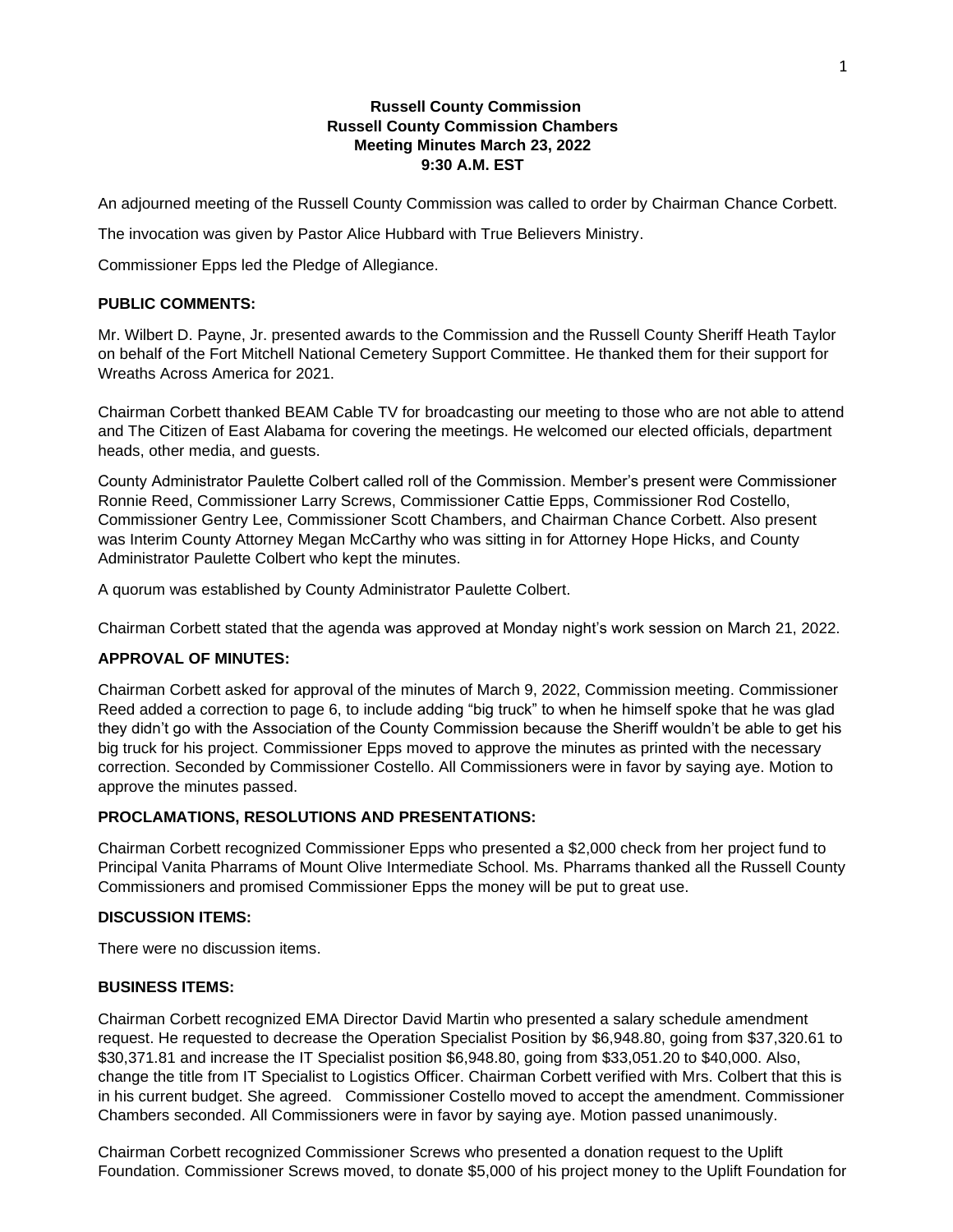scholarships. Seconded by Commissioner Reed. All Commissioners were in favor by saying aye. The motion passed unanimously.

Chairman Corbett presented the East Alabama Mental Health-Mental Retardation Board appointments. He stated that Mrs. Colbert previously presented three currently open positions. Mr. Jeff Gibson was nominated by Chairman Corbett, and he also stated that Mrs. Colbert had brought the name of Mr. Jesse Giddeon from Hurtsboro. Mr. Gibson and Mr. Giddeon both reached out expressing a desire to serve. Chairman Corbett stated Mr. Giddeon as a second nomination. Commissioner Screws moved to accept the two nominees pending the third one at a later date. Seconded by Commissioner Costello. All Commissioners were in favor by saying aye. Motion passed unanimously. Mrs. Colbert stated she will notify them. Commissioner Corbett asked if there was a time period in which they need to fill the vacant third spot? He asked as soon as possible? Mrs. Colbert said there was not, but all the positions have expired. Commissioner Screws added that it needs to be a Russell County resident. Chairman Corbett stated that is pretty much the qualifying factor. Commissioner Reed added that they can not live in the city to be on the board because the city makes appointments, as well. Mrs. Colbert agreed and stated it must be a county resident, and Chairman added it must be outside the city limits. Commissioner Reed stated that the city makes an appointment, and the county makes three appointments. Chairman Corbett said they are safe with the two just chosen and stated that both live outside Phenix City, and actually one requirement was to be in the Hurtsboro area and that is Mr. Giddeon.

## **COUNTY ENGINEER:**

Assistant County Engineer Ray Martin discussed the purchase of a truck from ALDOT Surplus for the Highway Department. It's a budgeted item purchase of a 2015 Dodge Ram 1500 extended cab for \$23,718.00. Commissioner Screws moved to approve the purchase. Seconded by Commissioner Lee. All Commissioners were in favor by saying aye. The motion passed unanimously.

Assistant County Engineer Ray Martin presented the Wills Valley Road resurfacing bid award. Mr. Martin stated it was the first Craft Project for the year and requested to award the Wills Valley Craft Project to East Alabama Paving in the amount of \$263,037.65. He requested if the Commission awarded it, permission be given for the Chair and the Administrator to sign the necessary contract documents to get the project moving. Commissioner Reed asked if it was bid out. Mr. Martin said it was bid out through the ACCA Craft Funds. Commissioner Screws moved to approve the bid award. Seconded by Commissioner Epps. Chairman Corbett thanked Mr. Martin for pushing this through because it's much needed, and it was a project from a couple of years ago that was pushed back with funding. All Commissioners were in favor by saying aye. The motion passed unanimously.

Assistant County Engineer Ray Martin requested to reject the Survey Equipment bid. Mr. Martin stated that they received bids on the survey equipment, with only one bid received. They would like to reject that bid due to it being twice the amount they budgeted. Mr. Martin requested to reject that bid and modify the bid, resend the bid out, and receive bids on 4/28/2022 at 2:30 pm in the Commission Chambers, then they will bring it back to the Commission for bid awarding on 5/11/2022. Commissioner Epps moved to accept the recommendation. Seconded by Commissioner Costello. All Commissioners were in favor by saying aye. The motion passed unanimously.

Assistant County Engineer Ray Martin requested to solicit annual bids. Mr. Martin stated the materials request to bid for this year is as follows: Bid # 001-22 Striping and Markings, Bid # 002-22 Liquid Asphalt, Bid # 004a-22 Bituminous paving (a public perks bid), Bid # 005-22 Grassing, Bid # 006-22 Corrugated Steel & HDPE Pipe, Bid # 007-22 Aggregate, Bid # 008-22 Concrete Pipe, Bid # 009-22 Truck Hauling, Bid # 010- 22 Motor Grader Blades, and Bid # 014-22 Fencing. He stated they are looking to send out these bids tomorrow, receive bids on 4/20/2022 at 2:30 in the Commission Chambers, and then they will bring back to the Commission to award bids on 4/27/2022. Commissioner Costello moved to approve the motion to solicit the annual bids. Seconded by Commissioner Reed. All Commissioners were in favor by saying aye. The motion passed unanimously.

Assistant County Engineer Ray Martin requested to solicit bids to resurface Upshaw Flats Road. He stated it is a Craft Project and it will be bid through the ACCA just like the rest of them. He said they will send out and receive bids on May 18, 2022 at 2:30 in the Commission Chambers, then they would bring it back before the Commission on the May 25th meeting to award the bid. Commissioner Screws moved to approve the motion.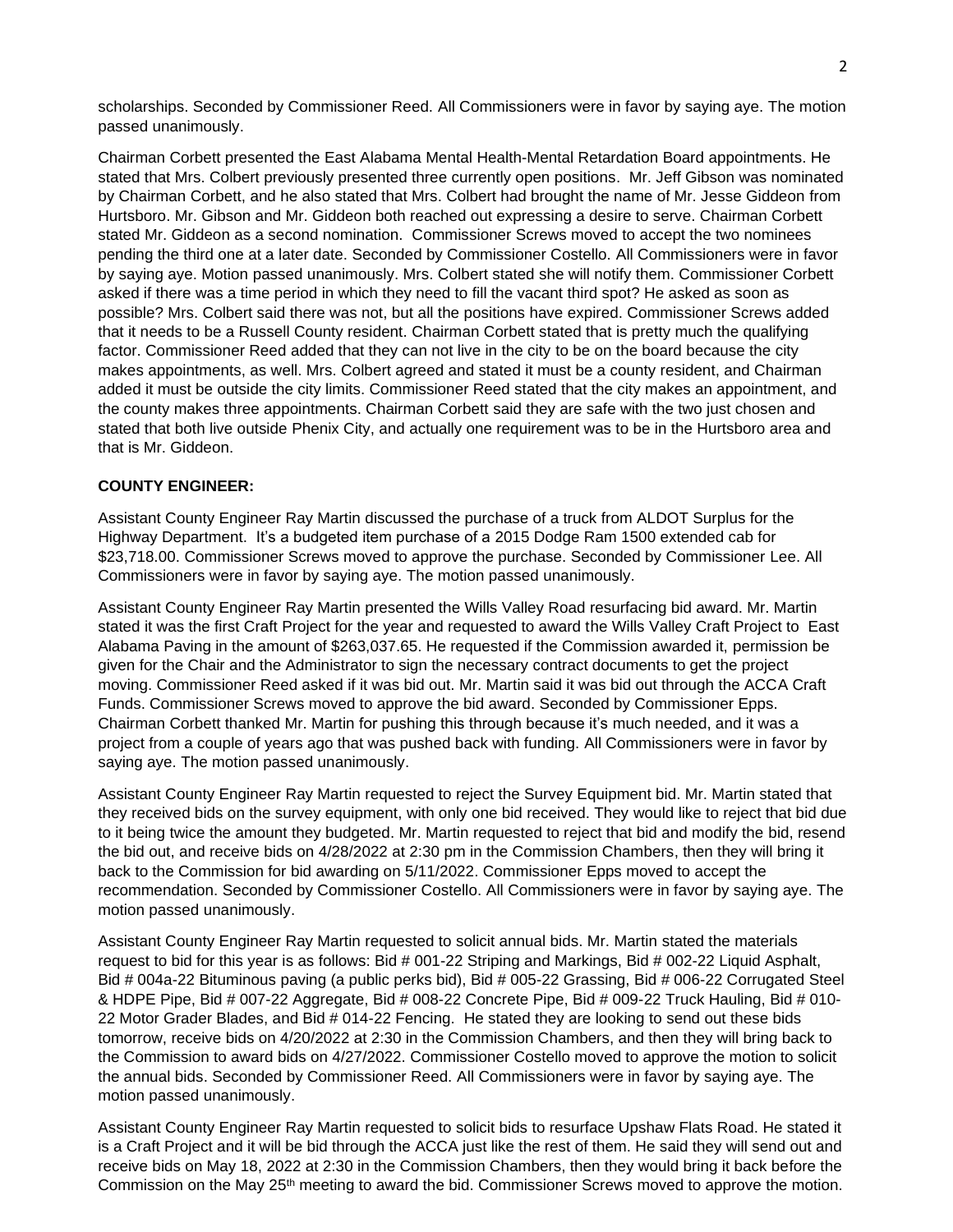Seconded by Commissioner Reed. All Commissioners were in favor by saying aye. The motion passed unanimously.

### **Parks & Recreation Department /Discussion Item:**

Assistant County Engineer Ray Martin requested to purchase two items that were previously approved in the budget for two John Deere Z915E mowers from Sunsouth through the Sourcewell contract for the price of \$16,699.76 for both mowers. Commissioner Lee moved to approve the purchase. Seconded by Commissioner Costello. All Commissioners were in favor by saying aye. The motion passed unanimously.

## **Sanitation Department /Discussion Item:**

Assistant County Engineer Ray Martin requested to purchase a budgeted item which is s 2015 Ram 1500 extended cab from ALDOT Surplus in the amount of \$24,005.00. Commissioner Screws moved to approve the purchase. Commissioner Epps seconded the motion. All Commissioners were in favor by saying aye. The motion passed unanimously.

## **ADMINISTRATOR:**

County Administrator Paulette Colbert had nothing to present.

# **CORONAVIRUS RESCUE ACT FUND:**

Chairman Corbett recognized County Administrator Paulette Colbert who requested to pay attorney fees to Ball, Ball, Matthews & Novak, P.A. Attorneys at Law for services rendered and expenses incurred of \$1,935.00 from the Coronavirus Rescue Act Fund. Commissioner Lee moved to approve the request to pay the attorney fees. Seconded by Commissioner Reed. County Administrator Paulette Colbert polled the Commission as follows: Commissioner Ronnie Reed, yes; Commissioner Larry Screws, yes; Commissioner Cattie Epps, yes; Commissioner Rod Costello, yes; Commissioner Gentry Lee, yes; Commissioner Scott Chambers, yes; and Chairman Chance Corbett, yes. The Commission approved the request unanimously.

Chairman Corbett recognized County Administrator Paulette Colbert who presented the Approved Expenditures/Amounts Paid monthly Report which was in their binders for their information.

# **COUNTY ATTORNEY:**

Interim County Attorney Megan McCarthy had nothing to share but stated that Attorney Hope Hicks will be at the work session at 4 pm on April 11<sup>th and</sup> will be present at the next Commission meeting on April 13, 2022.

## **COMMISIONER DISCUSSION:**

Commissioner Reed reminded those who have not filed their statement of economic interest report with the ethics commission, that it is due by April 1st. Chairman Corbett stated that the Statement of Economic Interest is required by the ethics commission and all elected officials, and certain employees must file.

Commissioner Screws spoke about hiring the attorney permanently and he would like to put it on the next meeting agenda to discuss. Chairman Corbett asked Mrs. Colbert to put it under discussion on the next meeting agenda.

Commissioner Costello stated he would like to add to the next meeting agenda under discussion the need to report budgeted items of \$7,500 or more. He stated he thinks they should amend the number on all budgeted items, as long as they were budgeted items, he thinks they can amend it. Chairman Corbett asked Mrs. Colbert to add it.

Commissioner Epps stated she would like to add to the next meeting agenda to discuss the electrical sign for Historical Fort Mitchell and the Senior Center. Chairman Corbett added that if she's ok with it, he would like to put it on the agenda for the 4 pm meeting because Ms. Hicks may be able to report on it because that was one of the projects he asked her to look into. Commissioner Epps agreed. He asked Mrs. Colbert to add it.

Chairman Corbett reported about a trip he made last week to Montgomery with Major General Donahue, the leader of Fort Benning, and others bringing Fort Benning to the forefront in recognizing the portion of Fort Benning that is in Alabama. He said the first person who jumped out of an airplane was here in Alabama